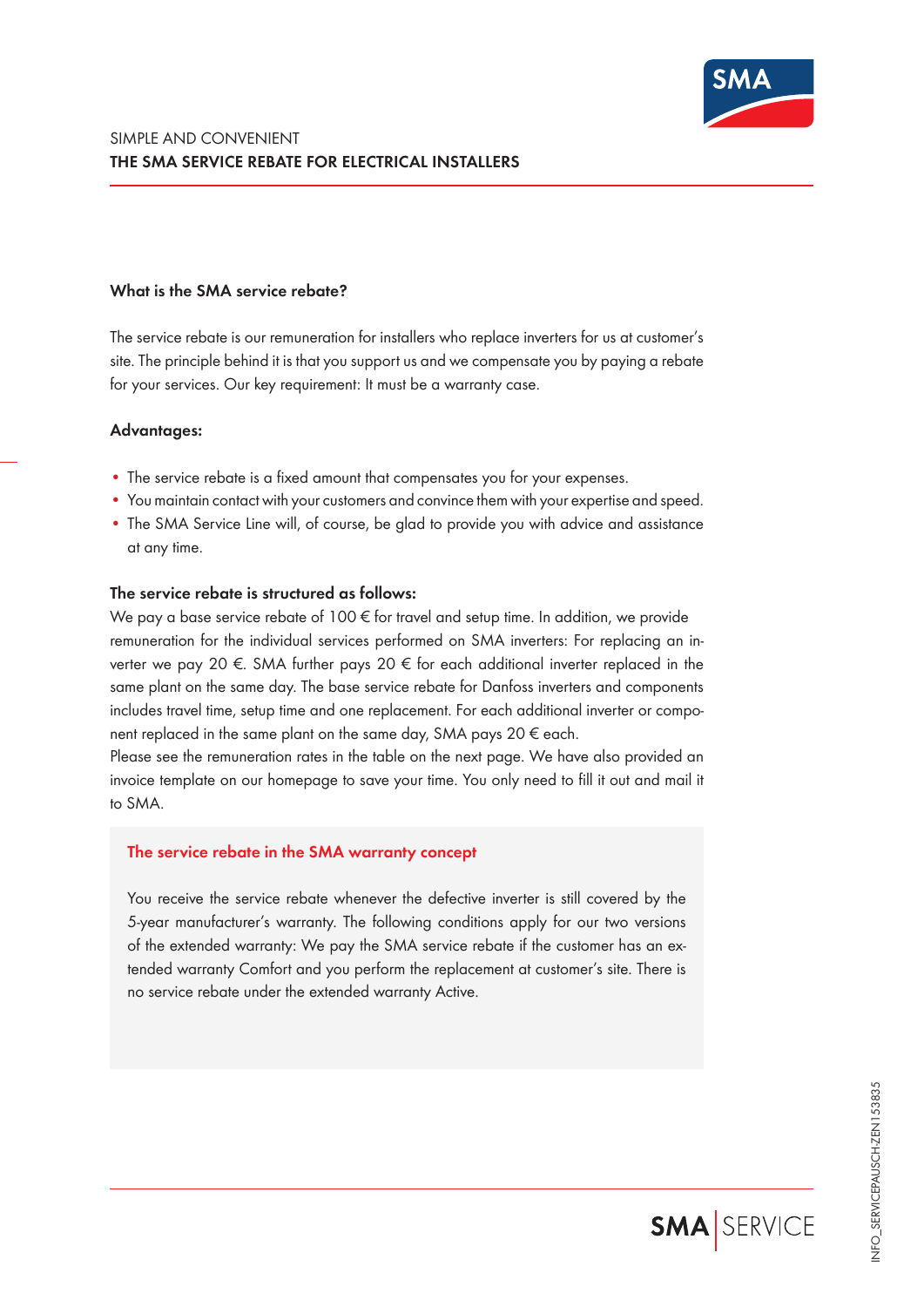

## **Remuneration specifications**

### SMA inverters

| Service                                                           |                                                       | Net amount $\epsilon$ |
|-------------------------------------------------------------------|-------------------------------------------------------|-----------------------|
| Base service rebate<br>(Includes travel time and your setup time) |                                                       | $100 \in$             |
| <b>Additional fees</b>                                            | Inverter replacement                                  | 20€                   |
|                                                                   | Additional replacements (same day, same installation) | 20€                   |

#### **Quick examples:**

- 1. You replace an inverter for one of your customers: Base service rebate (100 €) + inverter (20 €) = **120 €**
- 2. You replace an inverter for one of your customers as well as two additional inverters on the same day in the same system: Base service rebate (100 €) + inverter (20 €) + additional inverter (20 €) + additional inverter (20 €) = **160 €**

# Danfoss inverters or components

| Service                                                                            |                                                       | Net amount $\epsilon$ |
|------------------------------------------------------------------------------------|-------------------------------------------------------|-----------------------|
| Base service rebate<br>(Includes travel time, your setup time and one replacement) |                                                       | 100€                  |
| <b>Additional fees</b>                                                             | Additional replacements (same day, same installation) | 20€                   |

### **Quick examples:**

- 1. You replace one Danfoss inverter or component (e.g. display) for one of your customers: Base service rebate (100 €) = **100 €**
- 2. You replace one Danfoss inverter or component for one of your customers as well as one additional device on the same day in the same system: Base service rebate (100 €) + additional device (20 €) = **120 €**